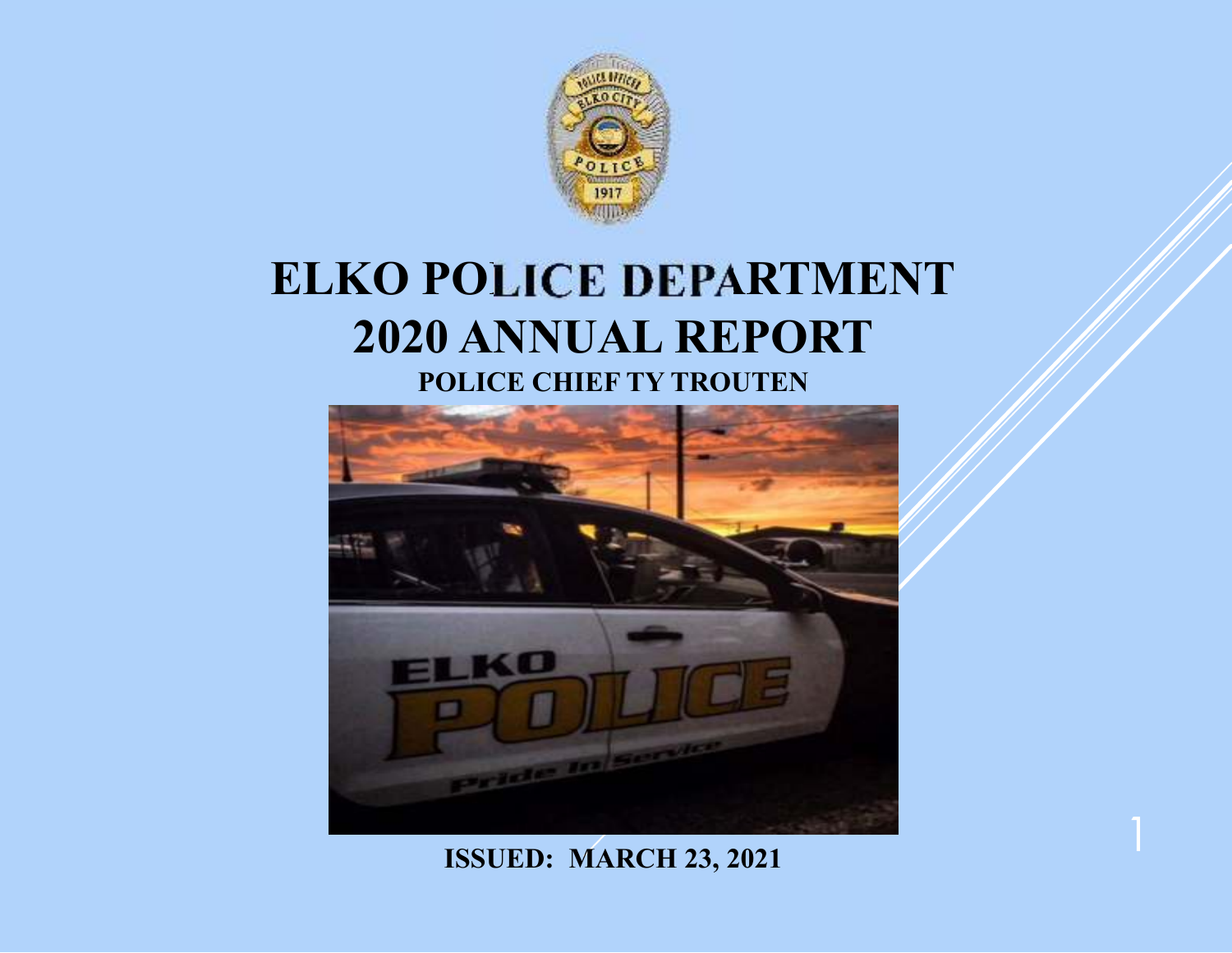

# *ELKO POLICE DEPARTMENT2020 ANNUAL REPORTTABLE OF CONTENTS*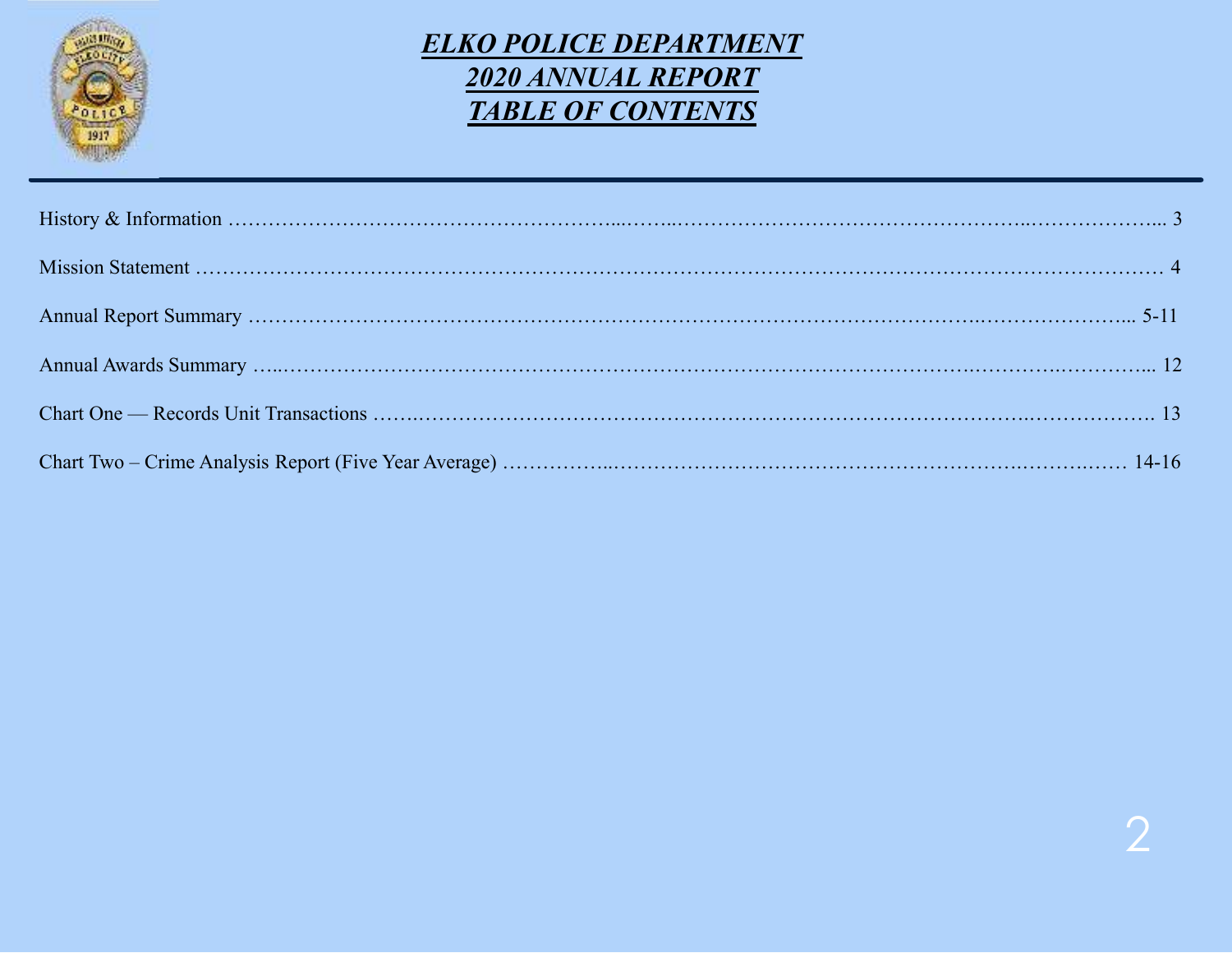

## **History & Information**

# **Elko Police Department History & Information**

The City of Elko was incorporated by an Act of the Legislature of the State of Nevada March 14, 1917. At that time a Police Supervisor, W.R. Mayer, was appointed to be the executive officer of his department and had under his special charge the enforcement of all police regulations.

On June 2, 1917, George Cotant was unanimously appointed City Marshall and J.C. Doughty was unanimously appointed Police Judge for the City of Elko, both with a monthly salary of \$1 each. Also on this date, F.H. Sutton was appointed Night Watchman with a monthly salary of \$100.

Today, the Elko Police Department consists of 51 employees. Of these 51 employees, 42 are sworn officers. Of those 42 sworn officers 28 are assigned to the Patrol Unit, 6 are assigned to the Detective Unit, 4 are in special assignments (i.e. the School Resource Officer Unit and the Elko Combined Narcotics Unit), and the final 3 sworn officers make up the Command Staff. The 9 non-sworn positions are assigned as follows: 1 Records Supervisor, 3 full-time Records Techs, 1 part-time Records Tech, 1 Evidence Technician, 1 Administrative Assistant, 1 part-time Domestic Violence Systems Advocate, and 1 Animal Control Officer.

The Elko Police Department is a professional and progressive law enforcement agency that is continually moving forward. We are always looking for opportunities to improve training, education, technology and equipment for our staff.

The Operations Division handles all crime calls and traffic accidents within the City limits, as well as routine police matters which include animal calls, funeral processions, parades and much more. Our average response time to emergency calls is three minutes from the time the call is dispatched to the officer's arrival.

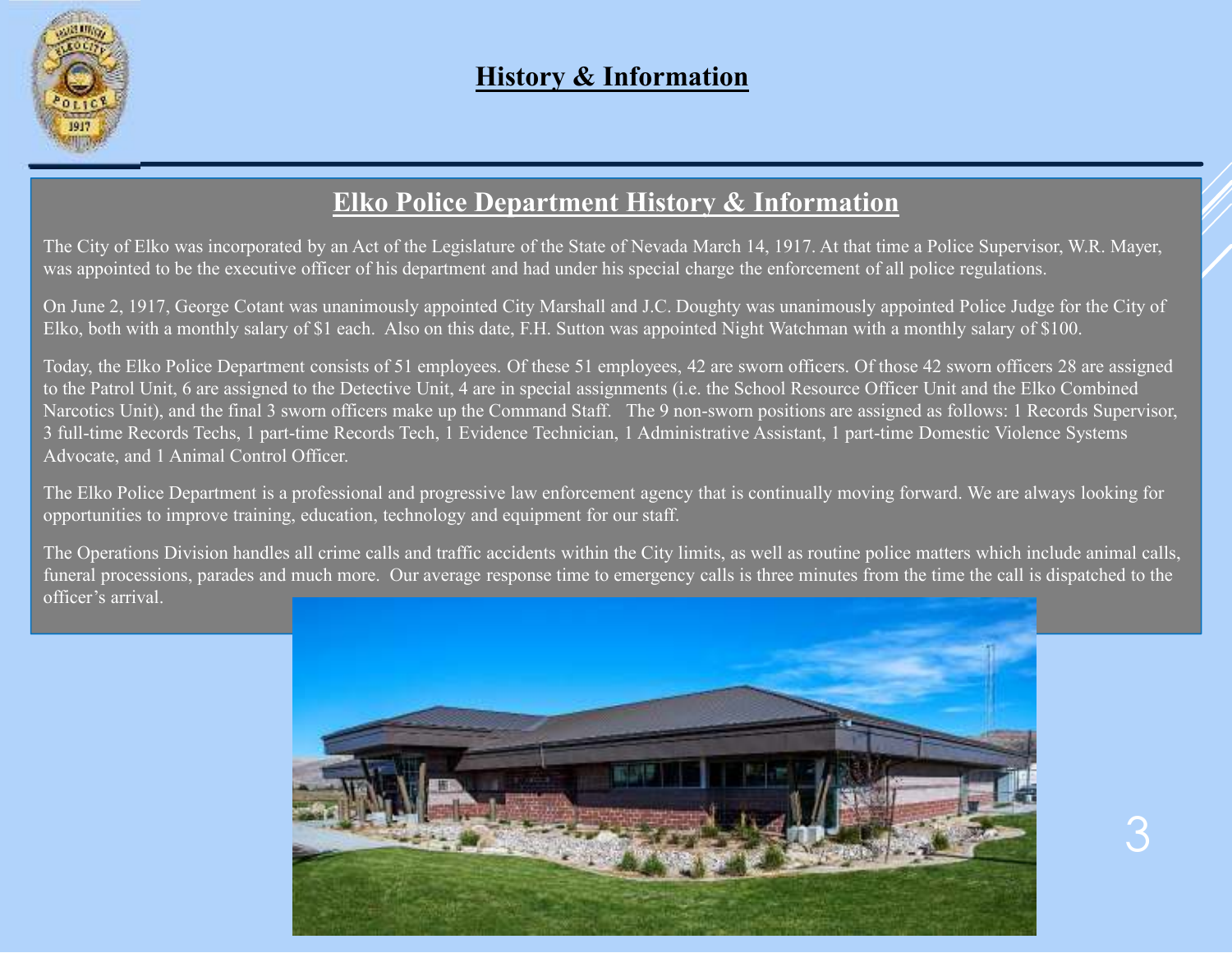

# **Elko Police DepartmentMission Statement**

#### **Mission Statement**

We strive to provide consistent enforcement of all laws in <sup>a</sup> fair, firm, and professional manner to instill trust and build relationships with the community through problem solving to safeguard life and property.

#### **Department Motto:**

"Pride in Service"

- **P** Prevent, reduce, disrupt criminal activity
- **R** Recruit, train and develop our employees
- **<sup>I</sup>** Initiate timely and open communication
- **D** Develop and implement solutions to our community's problems
- **<sup>E</sup>** Efficiently use innovation and technology

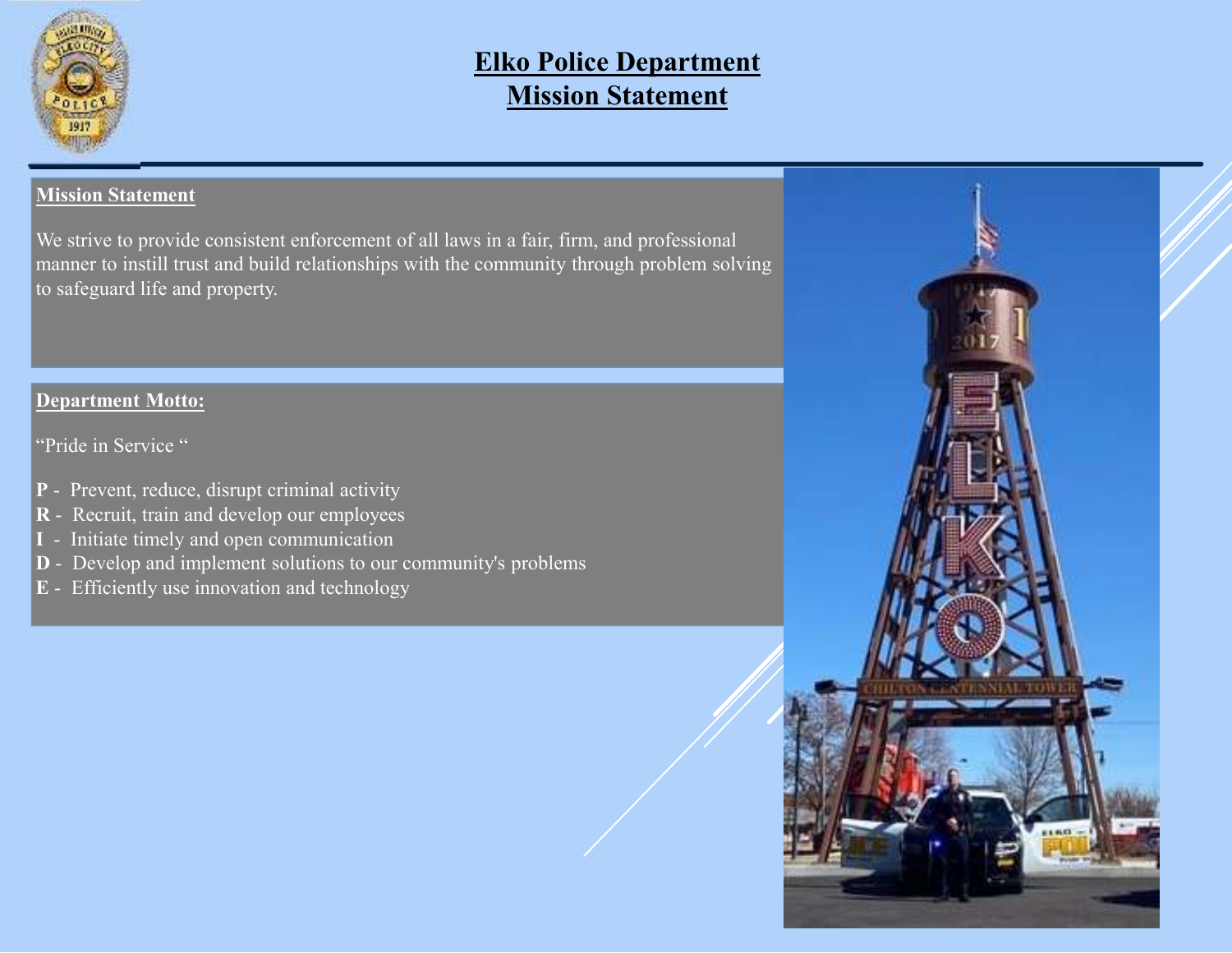

The following is an Annual Report for the Elko Police Department, year 2020. The report includes summaries and charts for licensing permit data, crime comparison data, and records transactions data.

#### **Licensing/Permits/Applications:**

In 2020, the Elko Police Department processed a total of 45 licensing and permit applications. The licenses and permits breakdown into the following categories, (see chart 1a): 0 brothel licenses, 26 special event liquor licenses, <sup>8</sup> liquor license applications, 2 parade permits, 3 solicitor/peddler applications, 1 temporary sexually oriented business licenses, 2 special event/vendor applications, and 3 temporary merchant applications.

#### **Records Unit Transactions:**

In 2020, the Records Unit processed 718 total transactions. These transactions breakdown into the following catego (see chart 1b): 127 work card applications (bartender cards, taxi drivers, etc.), 9 sex worker applications, 8 solicitor applications, 546 miscellaneous fingerprint transactions (gaming, nursing, teachers, daycare, etc.), and 28 insurancereport records.

#### **Crime Report:**

In 2020 the Elko Police Department made 948 arrests, 879 adults and 69 juveniles. There were 413 traffic collisions investigated and 750 traffic citations issued. 229 incidents of domestic violence were reported in 2020. The total calls for service in 2020 were 26,291, down 2,998 from 2019; this generated 2,602 cases for the department, up 85 (3%).

Severe crimes in the City of Elko totaled 2,185 for <sup>2020</sup> This total is up <sup>222</sup> incidents (11%) from <sup>2019</sup> severe crime totals. Severe crimes include: murder and manslaughter, kidnapping and abduction, forcible rape, forcible fondling, robbery, aggravated assault, simple assault, intimidation, arson, extortion/blackmail, burglary, pocket <sup>p</sup>icking new, purse snatching new, shoplifting new, theft from <sup>a</sup> building new, theft from coin operated device, theft from motor vehicle, theft of motor vehicle parts & accessories new, all other larceny, motor vehicle theft, counterfeiting and forgery, false pretenses swindling, CC/ATM fraud, impersonation, identity theft new, embezzlement, stolen property offenses, destruction of property, drug narcotic violation, drug equipment, incest new, statutory rape, pornography/obscene material, gambling offense split into other offenses, sports tampering new, assisting and/or promoting prostitution, weapon law violations, and animal cruelty new. (*see chart <sup>2</sup> for breakdowns*)

Less severe crimes totaled <sup>951</sup> for 2020. This total is down by <sup>428</sup> incidents (31%) from <sup>2019</sup> totals. Crimes included as "less severe" are bad checks, curfew/loitering/vagrancy, disorderly conduct, DUI, family offenses (non-violent), liquor law violations, runaway juveniles, trespassing, and other minor offenses. (*see chart <sup>2</sup> for breakdowns*)

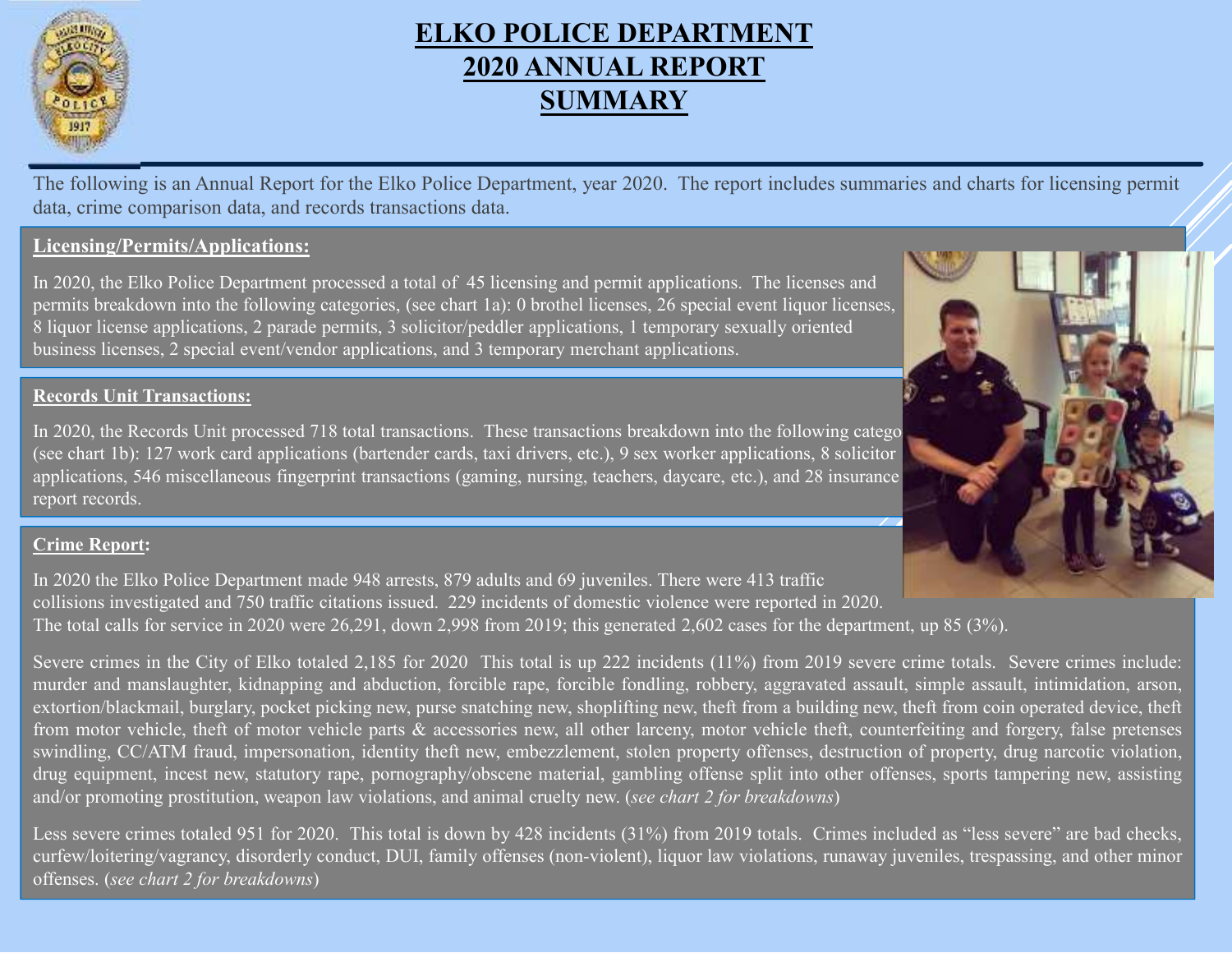

# **Administrative Support Division Highlights**

#### **COVID**

The COVID pandemic created many issues for the department overall. Some proactive activities were scaled back, as well as public access to the department for pertings of 2020. This achieved the desired effect in minimizing department for portions of 2020. This achieved the desired effect in minimizing exposure to COVID. There were zero cases of COVID cases for department personnel.

#### **Department Cellular Phones**

Multi-year progressive effort to provide department cell phones was completed. This protects the officers in their private phones as well as replaced the need for department issued cameras.

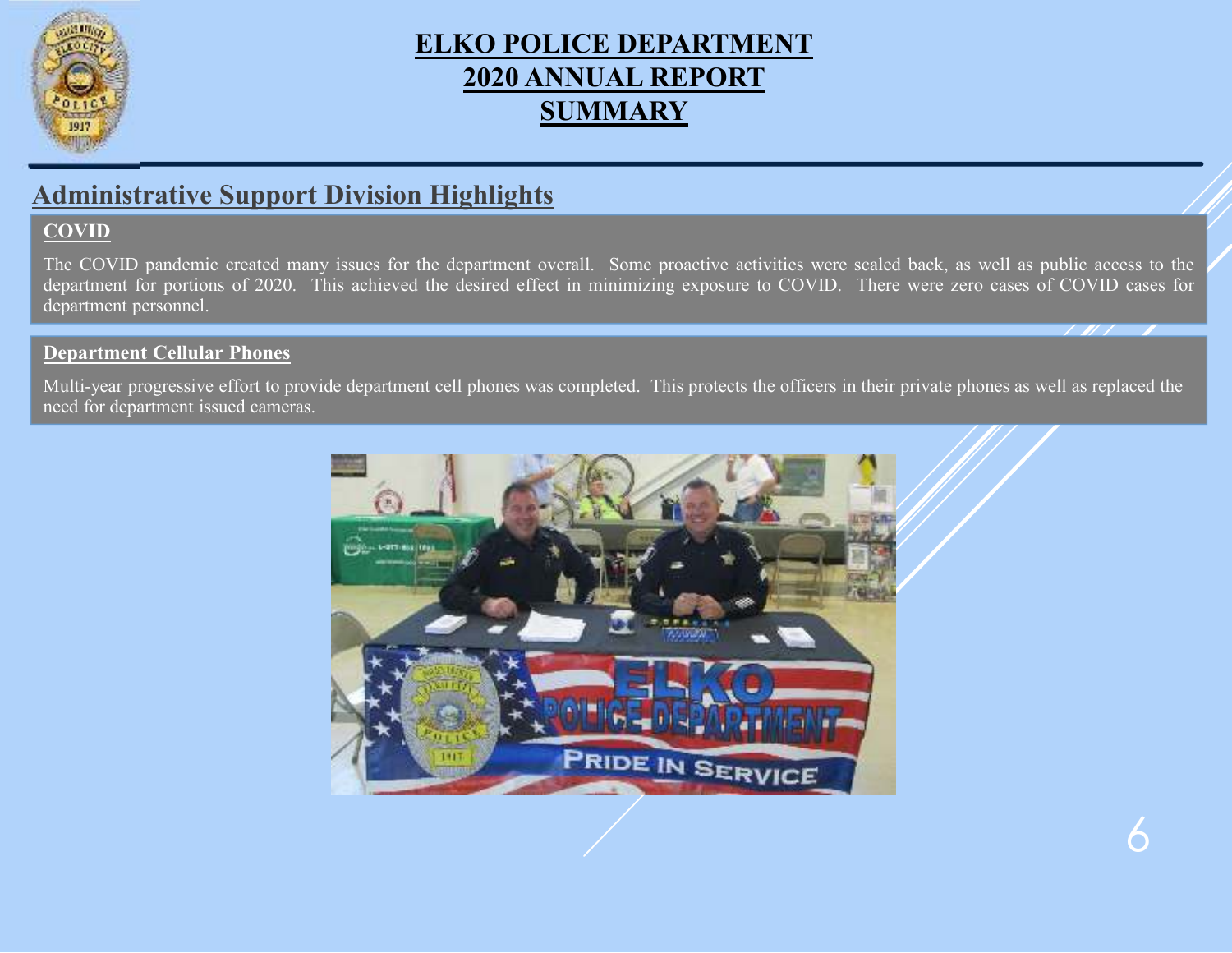

### **Operations Division Highlights**

#### **Canine Unit Personnel**

In 2020, Sergeant Jeremy Shelley took over as the Canine Commander. They also hosted <sup>a</sup> school locally for canine training to expand their foundational skills.

#### **Critical Incident**

In March of 2020, Elko SWAT and Elko Regional Bomb Squad successfully apprehended the suspec<sup>t</sup> in the homicide of Nevada Highway Patrol Trooper, Ben Jenkins. Officers were able to do so without harm to any citizens, the suspect, or any other law enforcement personnel.

#### **Basic SWAT School**

In August 2020, personne<sup>l</sup> from the Elko Special Response Team (ESRT) hosted <sup>a</sup> Basic SWAT School at the Elko Police Department. Several SWAT students from neighboring agencies attended this week long training course.

#### **Animal Control Unit**

In 2020, the Animal Control Officer handled <sup>375</sup> animals, down from <sup>524</sup> in 2019. This includes: <sup>176</sup> canines, <sup>133</sup> felines, <sup>1</sup> chicken, <sup>1</sup> snake, <sup>1</sup> duck, <sup>3</sup> guinea <sup>p</sup>igs, and <sup>1</sup> bat. In 2020, <sup>28</sup> animals were returned to their owners, <sup>19</sup> animal welfare checks were conducted, and <sup>13</sup> animal carcasses (3 canines and <sup>10</sup> felines) were removed.

Dog Licenses Sold:

- 2020 = 588
- 2019 = 766<br>• 2018 770
- 2018 = 770



7

T 11 T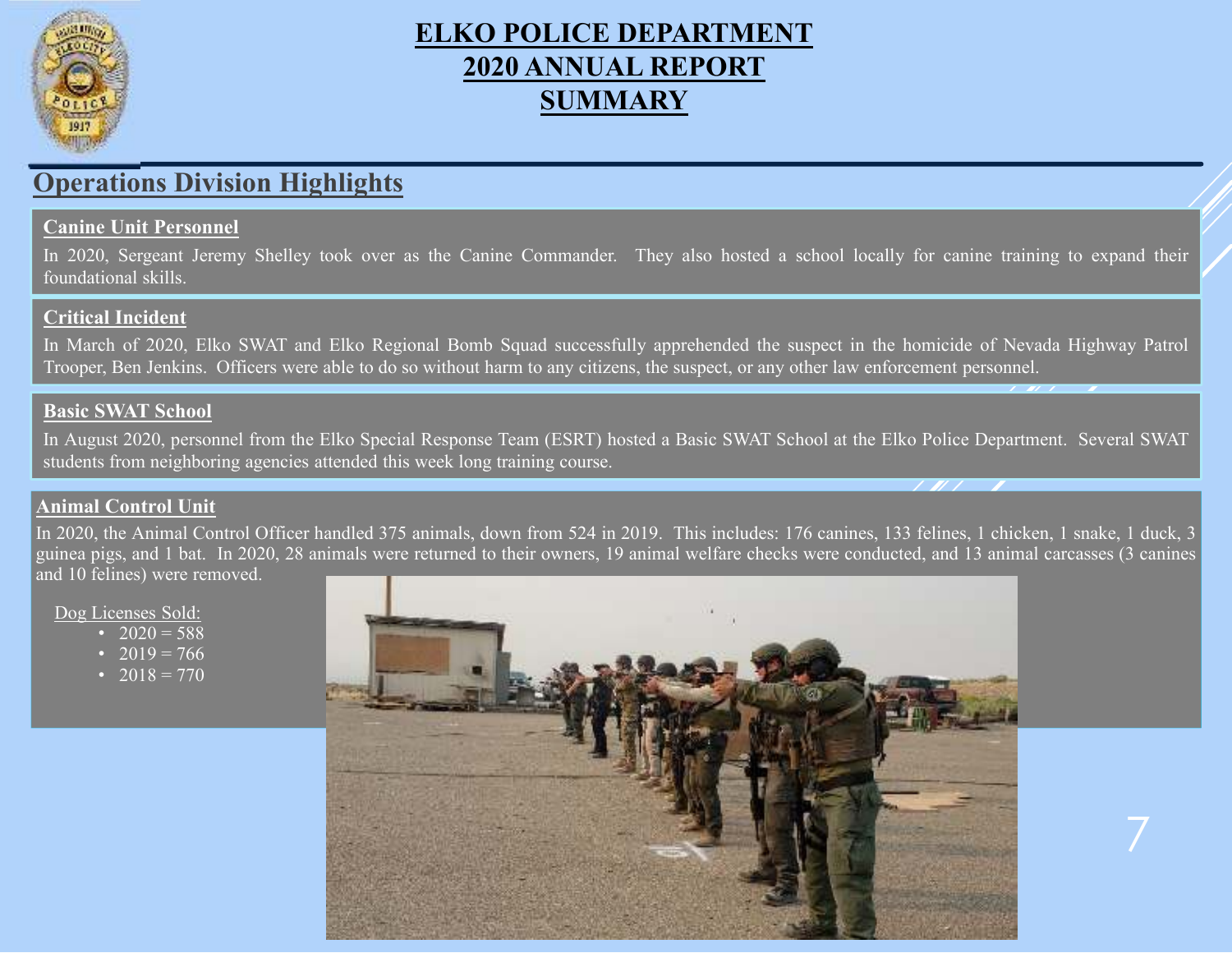

## **Operations Division Highlights**

#### **New Handheld Radios**

Working in conjunction with Elko Fire Department, the Police Department was able to modernize their handheld radios, diminishing the number of radio failures we had been experiencing. THANK YOU!

#### **Staffing**

2020 saw the retirement of Senior Police Officer Chris Gevock. The department was able to successfully recruit three new patrol officers; however, that still left <sup>a</sup> deficit of five positions in the Patrol Division for the year.

#### **Outer Vest Carriers**

<sup>A</sup> new uniform item was approved for the Patrol Division, permitting the wearing of external vest carriers and equipment. Based upon studies, this change is anticipated to decrease back and hip problems for the officers while still maintaining <sup>a</sup> professional appearance.



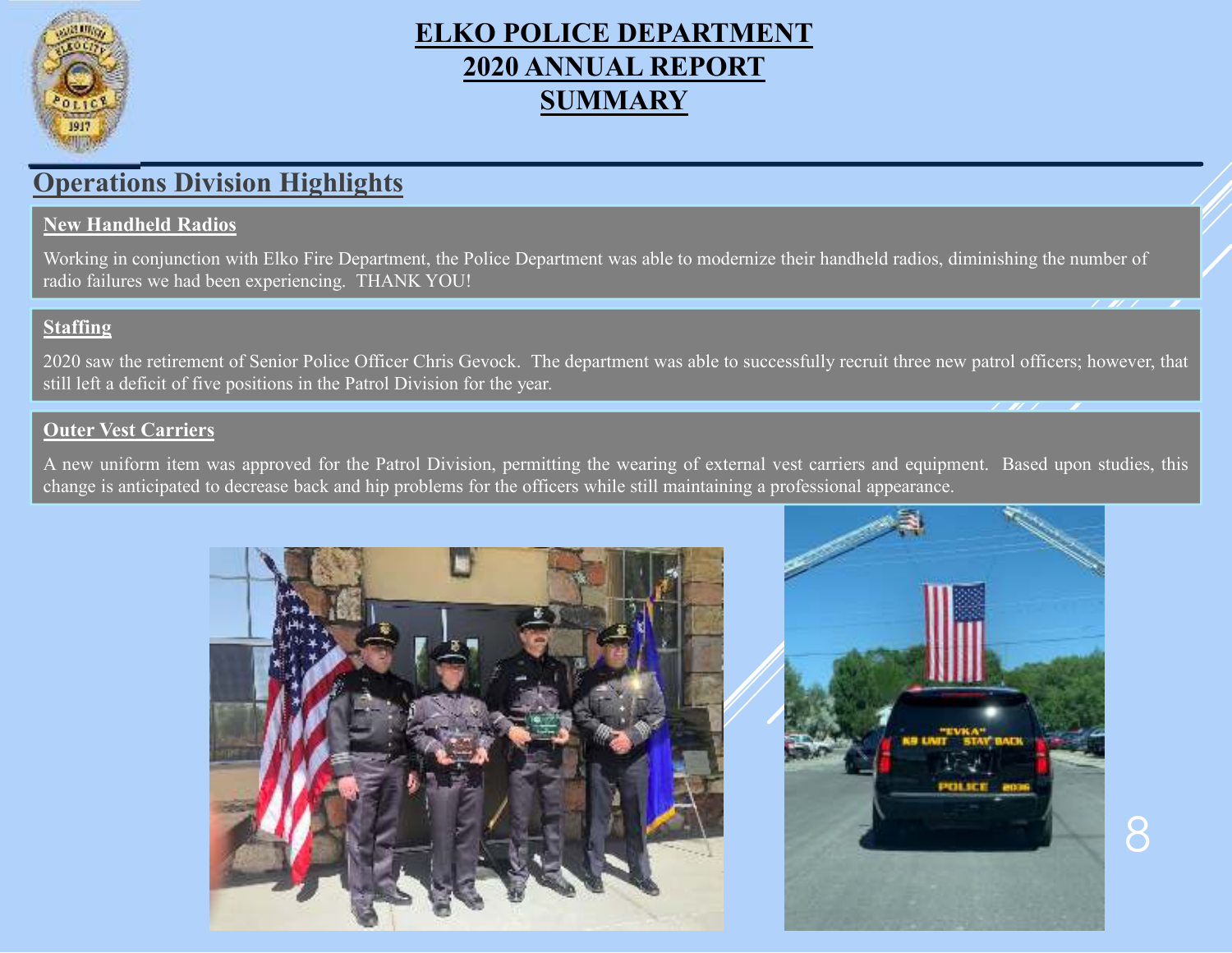

## **School Resource Officers**

#### **COVID and Distance Learning**

With the closure of the schools due to COVID and subsequent distance learning programs, the School Resource Officers became instrumental in assisting the students. Often delivering Chromebooks and supplies, food, and doing welfare checks on students

#### **COVID and Mental Health**

The youth, just as adults, suffered mental health effects from the COVID pandemic. The School Resource Officers were utilized, based upon their rappor<sup>t</sup> with the students, to identify issues and connect them to resources.

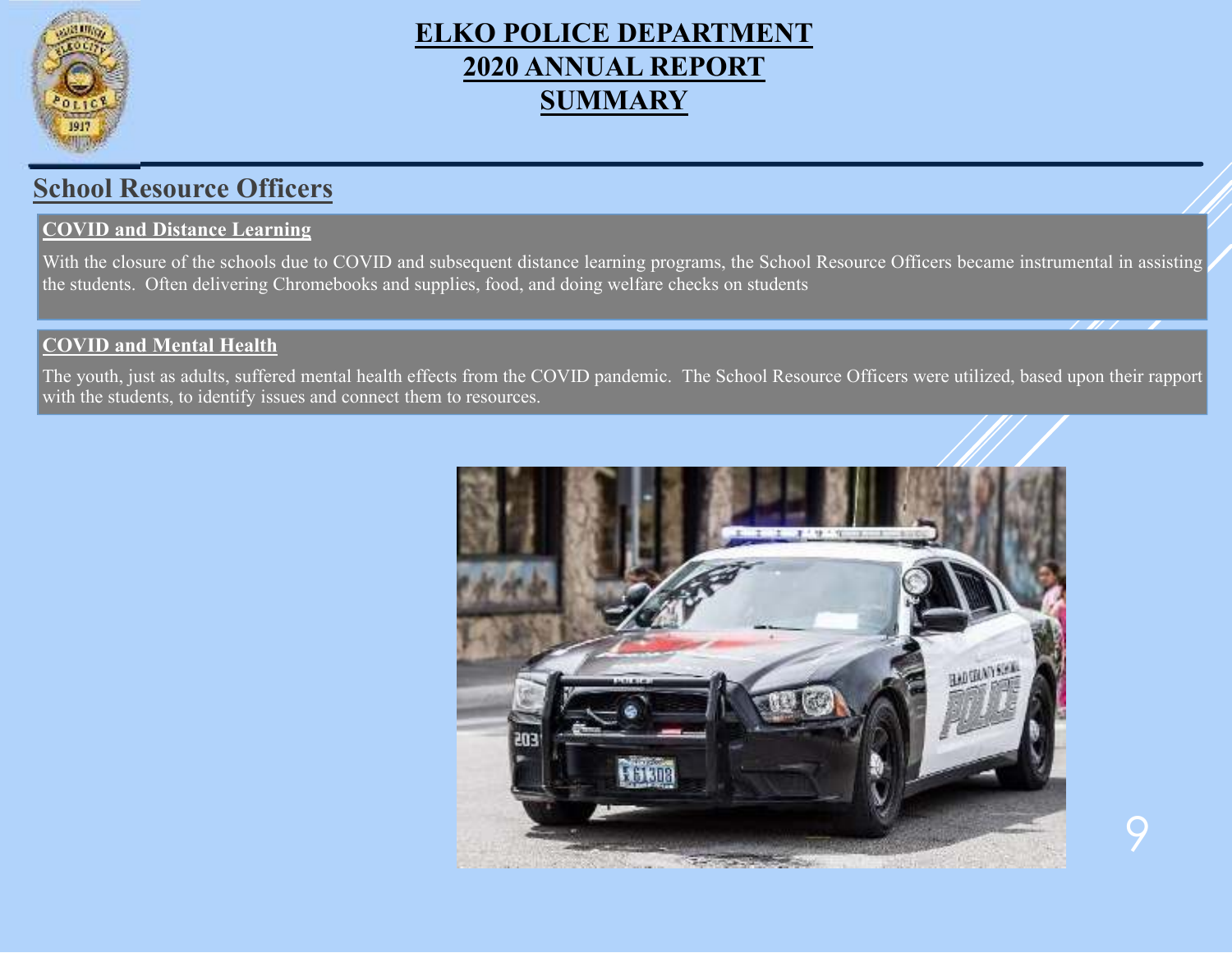

# **Detective Unit Highlights**

#### **In 2020, the Elko Police Department Detective Unit received 343 new cases.**

- Closed 204 cases
- Completed 213 supplemental reports
- Conducted 5 background investigations
- Prepared / executed 50 search warrants
- Administered 3 CVSA's (truth verification tests)
- Processed 22 significant crime scenes
- Administered / observed 54 forensic interviews
- Completed 25 administrative subpoenas / preservation letters
- Arrested 8 suspects
- Forensically downloaded and examined 90 telephones / mobile devices
- Hosted 8 presentations

# **High Profile Cases**

The Detective Division was involved in several high profile cases throughout the year, almost all of which were successfully closed and adjudicated. Detectives were called upon to investigate six (6) Homicide/Suspicious deaths and assisted with an additional Homicide investigation with Elko County. Detectives were responsible for <sup>60</sup> Sexual Assault/Child Exploitation Investigations during 2020.

Detectives also <sup>p</sup>layed integral roles in the investigation of several other high profile cases to include numerous officer involved shooting (Winnemucca, Elko) investigations, including the investigation of Trooper Jenkins Homicide.

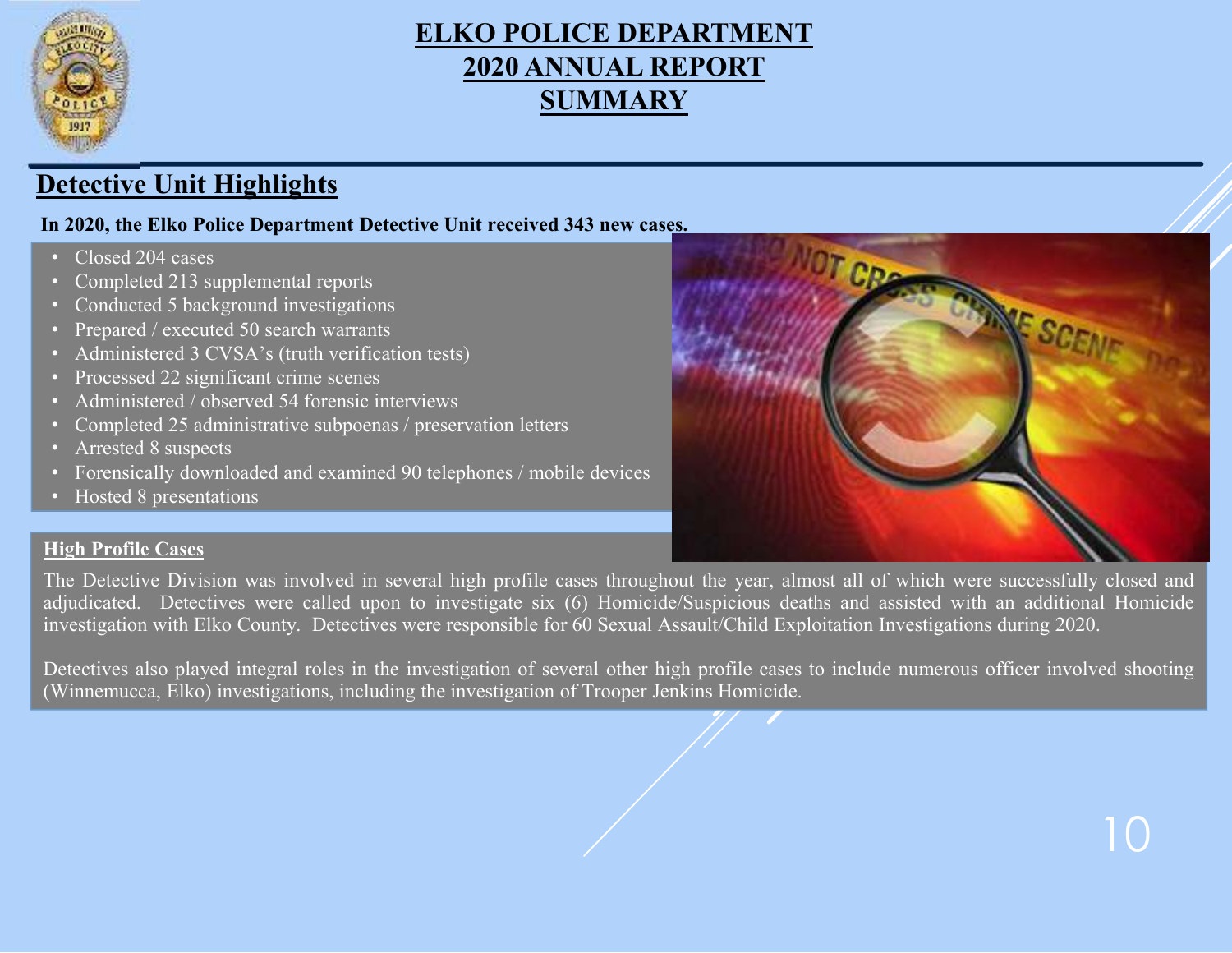

# **Elko Combined Narcotics Unit Highlights – <sup>2020</sup>**

The Elko Combined Narcotics Unit (ECNU) initiated <sup>67</sup> cases – <sup>39</sup> drug related. ECNU had <sup>a</sup> total of <sup>47</sup> arrests and authored <sup>31</sup> search warrants during 2020.

ECNU seized:

- •Weapons: <sup>6</sup>
- • Methamphetamine: 3,797.87 grams
	- *Down 10,526.42 grams from <sup>2019</sup>*
- Heroin: 446.4 grams
	- •*Up 219.36 grams from <sup>2019</sup>*
- Marijuana: 47.8 grams
	- *Up 31.76 grams from <sup>2019</sup>*
- • Cocaine: 24.03 grams
	- *Up 3.59 grams from <sup>2019</sup>*
- • Others: 4,239 dosage units
	- *Up 2,789.48 dosage units from <sup>2019</sup>*

ECNU also assisted neighboring agencies in the response and investigation of multiple homicides and other major crimes during the <sup>2020</sup> calendar year.

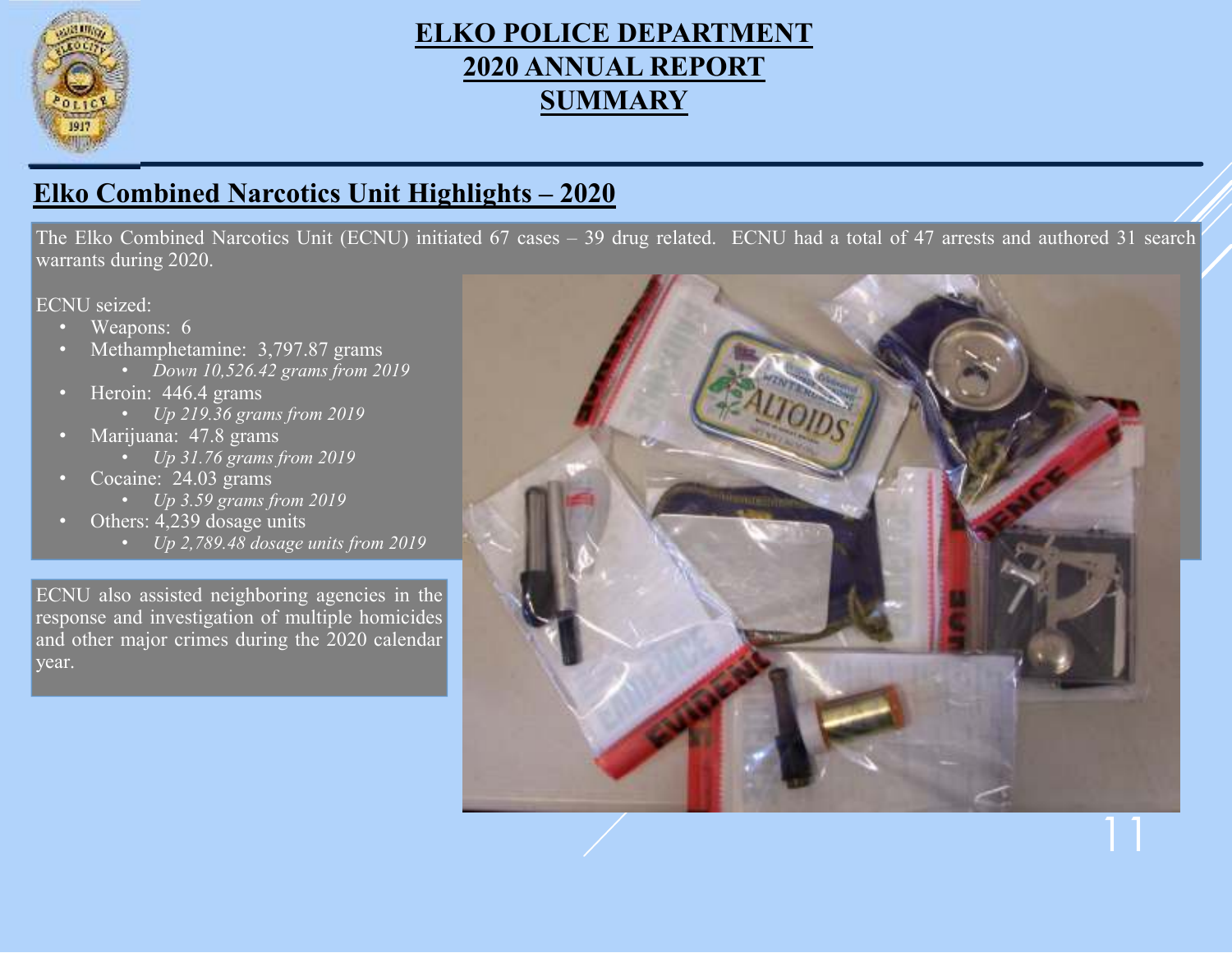

# **ELKO POLICE DEPARTMENT2020 ANNUAL AWARDS**

#### **YEARS OF SERVICE RECOGNITION**

**Five Years of Service**Officer Joshua Taylor

**Ten Years of Service**Chantell Wiley, Records Tech II Service Chantell Wiley, Records Tech II

**Citizen Service Award**<br> **Exemplary Performance Award**<br> **Exemplary Performance Award**<br> **Police Medal**<br>
Detective Sergeant Bryan Drake<br>
Detective Sergeant Bryan Drake Crystal Cuilla





#### **MERIT AWARD**

Detective Sergeant Bryan Drake<br>Sergeant Rick Moore Sergeant Anthony Matthews Corporal Dennis WilliamsCorporal Shane Daz Detective Jake Eisinger Detective Steve Spring Detective Cassie WyllieOfficer Aaron Gray Officer Josh Taylor Officer Josh Bogdon Officer Josh Chandler Officer Bridgette GilboyOfficer Dean Pinkham Officer Andrew CunnighamOfficer Brenton PepperDeputy Sheriff Andres Llamas

**Fifteen Years of Service**<br> **Fifteen Years of Service**<br> **Fifteen Years of Service**<br> **Fifteen Years of Service** 

Twenty Years of Service<br>Sergeant Rick Moore

Detective Mike Marshowsky<br>Detective Cassie Wyllie

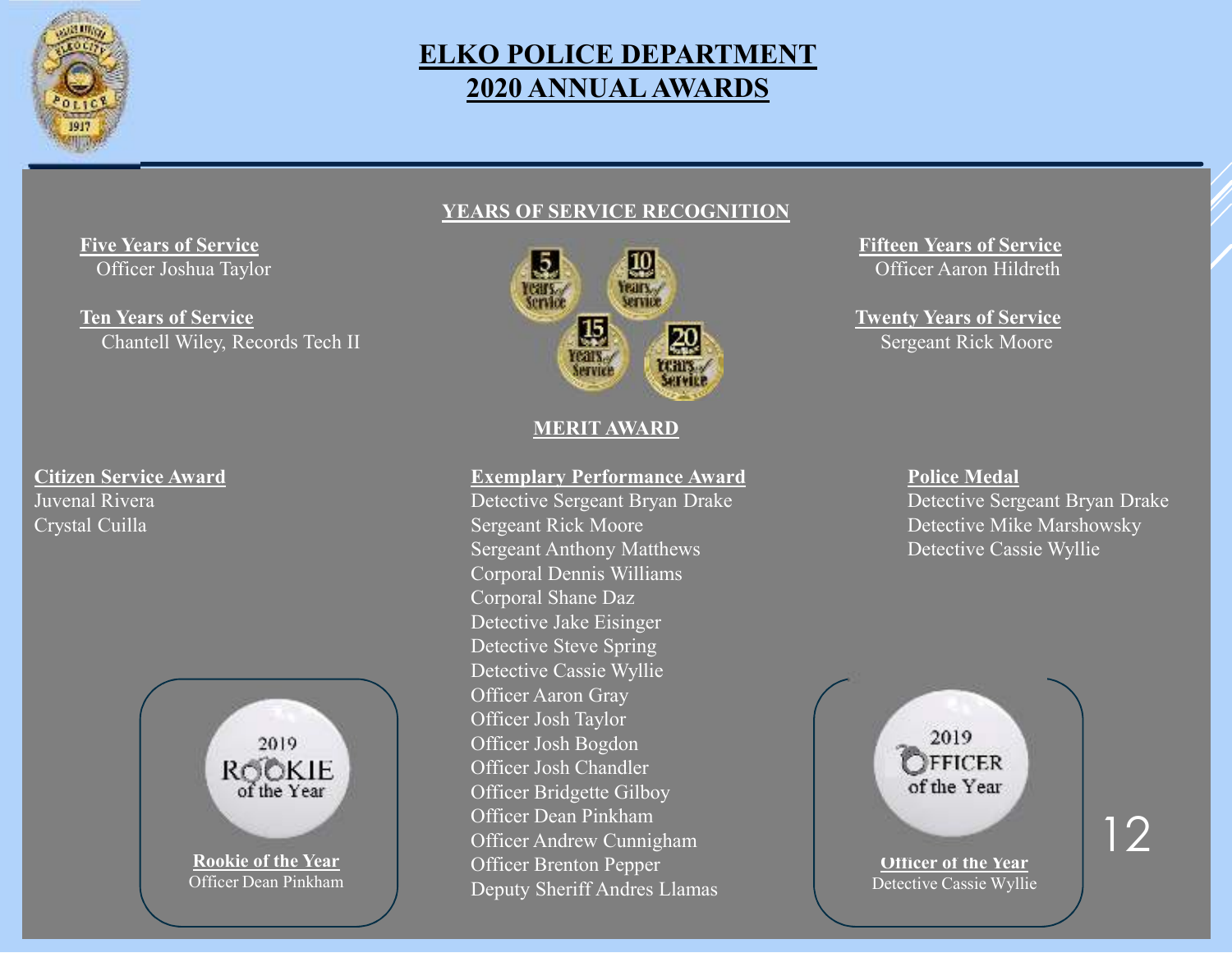

# **Chart 1 — Licensing / Permits / Applications**

| <b>Chart 1a</b>                                        |                                                |                                                              | <b>Chart 1b</b> |  |  |
|--------------------------------------------------------|------------------------------------------------|--------------------------------------------------------------|-----------------|--|--|
|                                                        | <b>Licensing / Permits / Applications 2020</b> |                                                              |                 |  |  |
| <b>License/Event Type</b>                              | <b>Total</b>                                   | <b>TYPE</b>                                                  | <b>AMOUNT</b>   |  |  |
| <b>Brothel License</b><br>Special Event Liquor License | $\overline{0}$<br>26                           | Bar Employee Work Permits /<br>Taxicab Employee Work Permits | 127             |  |  |
| <b>Liquor License Applications</b>                     | 8                                              | <b>Sex Worker Cards</b>                                      | 9               |  |  |
| Parade Permits                                         | $\overline{2}$                                 | Solicitor Work Permits<br>Fingerprinting                     | 8<br>546        |  |  |
| Solicitor/Peddler Applications                         | 3                                              | Insurance - Police Reports                                   | 28              |  |  |
| Temp Sexual Oriented Business License                  |                                                | <b>TOTAL</b>                                                 | 718             |  |  |
| Special Event / Vendor Applications                    | $\overline{2}$                                 |                                                              |                 |  |  |
| <b>Temp Merchant Applications</b>                      | 3                                              |                                                              |                 |  |  |
| <b>TOTALS</b>                                          | 45                                             |                                                              |                 |  |  |

| <b>Chart 1b</b>                                              |               |                     |  |  |  |  |  |  |  |
|--------------------------------------------------------------|---------------|---------------------|--|--|--|--|--|--|--|
| <b>2020 Records Unit Transactions</b>                        |               |                     |  |  |  |  |  |  |  |
| <b>TYPE</b>                                                  | <b>AMOUNT</b> | <b>DOLLAR TOTAL</b> |  |  |  |  |  |  |  |
| Bar Employee Work Permits /<br>Taxicab Employee Work Permits | 127           | \$12,300.00         |  |  |  |  |  |  |  |
| Sex Worker Cards                                             | $\mathbf Q$   | \$2,250.00          |  |  |  |  |  |  |  |
| <b>Solicitor Work Permits</b>                                | 8             | \$100.00            |  |  |  |  |  |  |  |
| Fingerprinting                                               | 546           | \$12,920.00         |  |  |  |  |  |  |  |
| Insurance - Police Reports                                   | 28            | \$12,674.00         |  |  |  |  |  |  |  |
| <b>TOTAL</b>                                                 | 718           | \$40,244.00         |  |  |  |  |  |  |  |
|                                                              |               |                     |  |  |  |  |  |  |  |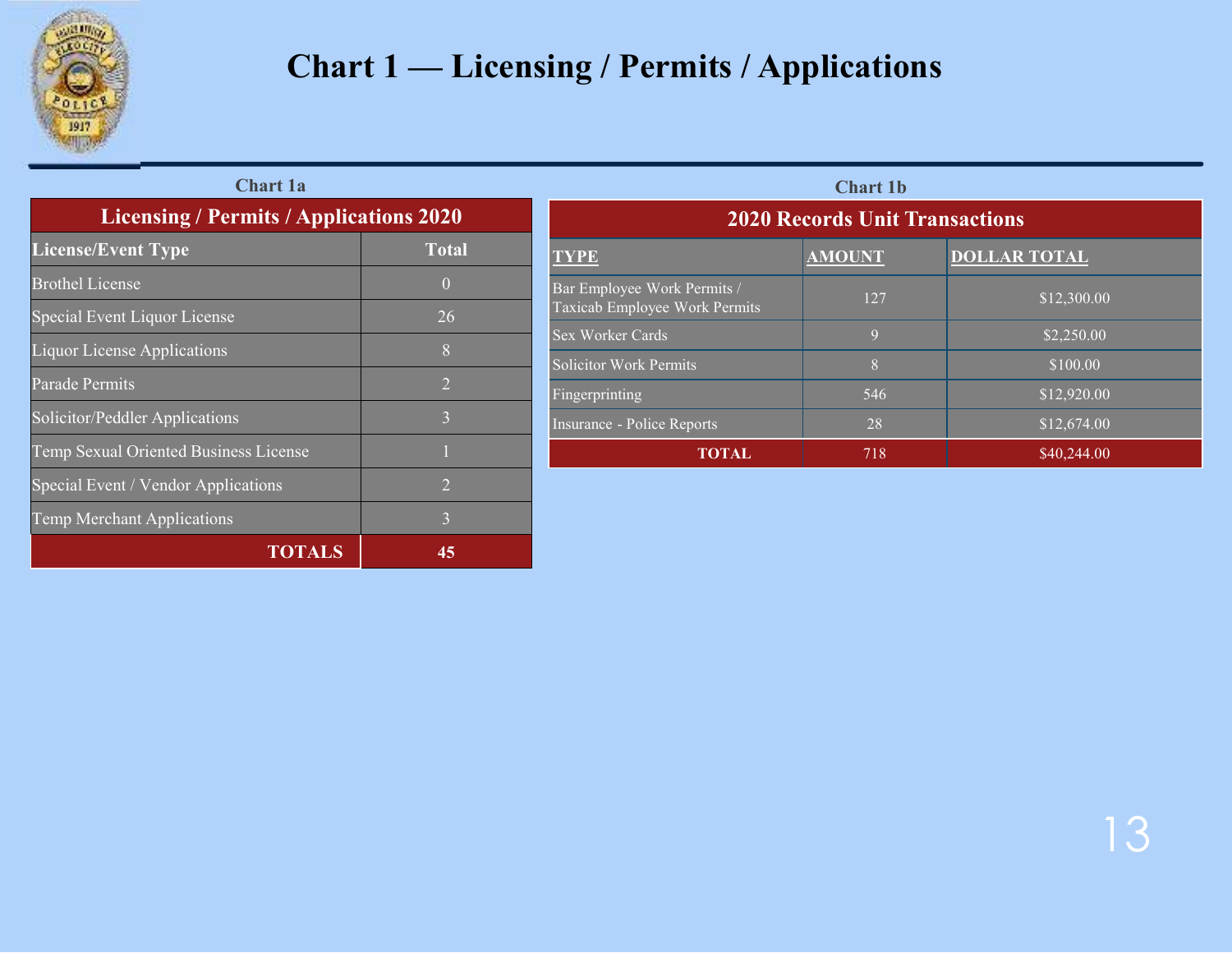

# **Crime Analysis—Five Year Average (Page 1)Chart 2**

| <b>Severe Crime</b>                            | 2015           | 2016           | 2017     | 2018           | 2019           | 5Y AVG         | 2020           | % UP/DOWN | 2019           | 2020           | % UP/DOWN |
|------------------------------------------------|----------------|----------------|----------|----------------|----------------|----------------|----------------|-----------|----------------|----------------|-----------|
| Murder and Manslaughter                        | $\overline{4}$ | $\mathbf{3}$   | 3        | $\mathbf{3}$   | $\overline{4}$ | 3              | $\overline{5}$ | 54%       | $\overline{4}$ | $\sqrt{5}$     | 25%       |
| Kidnapping and Abduction                       | $\overline{4}$ | $\Omega$       |          | $\mathbf{3}$   | 5              | 3              | 14             | 409%      | 5              | 14             | 180%      |
| Forcible Rape                                  | 30             | 36             | 23       | 26             | 25             | 29             | 24             | $-17%$    | 25             | 24             | $-4%$     |
| Forcible Fondling                              | 12             | 10             | 11       | 17             | 19             | 13             | 28             | 52%       | 19             | 28             | 47%       |
| Robbery                                        | 9              | 9              | 14       | 20             | 15             | 13             | 20             | 54%       | 15             | 20             | 33%       |
| <b>Aggravated Assault</b>                      | 58             | 34             | 44       | 53             | 40             | 47             | 64             | 35%       | 40             | 64             | 60%       |
| Simple Assault                                 | 269            | 283            | 323      | 336            | 342            | 303            | 415            | 13%       | 342            | 415            | 21%       |
| Intimidation                                   | 27             | 15             | 27       | 20             | 30             | 22             | 21             | $-6%$     | 30             | 21             | $-30%$    |
| Arson                                          | 3              | $\overline{7}$ | 12       | 9              | $\overline{2}$ | 8              | 9              | 16%       | $\overline{2}$ | 9              | 350%      |
| <b>Extortion/Blackmail</b>                     | $\overline{2}$ | 3              | 3        | $\overline{4}$ | $\overline{0}$ | 3              | $\mathbf 1$    | $-67%$    | $\mathbf{0}$   | $\overline{1}$ | 100%      |
| <b>Burglary</b>                                | 305            | 178            | 208      | 130            | 125            | 205            | 123            | $-39%$    | 125            | 123            | $-2%$     |
| <b>Pocket Picking NEW</b>                      | $\Omega$       | $\mathbf 0$    | $\Omega$ | $\mathbf{0}$   | $\Omega$       | $\Omega$       |                |           | $\mathbf 0$    | $\overline{1}$ |           |
| <b>Purse Snatching NEW</b>                     | $\Omega$       | $\Omega$       | $\Omega$ | $\mathbf 0$    | 0              | $\mathbf 0$    | $\mathbf{3}$   |           | $\mathbf 0$    | 3              |           |
| <b>Shoplifting NEW</b>                         | $\mathbf{0}$   | $\mathbf 0$    | $\Omega$ | $\mathbf 0$    | 0              | $\mathbf 0$    | 26             |           | $\mathbf 0$    | 26             |           |
| Theft from a Building NEW                      | $\Omega$       | $\mathbf 0$    | $\Omega$ | $\mathbf 0$    | $\Omega$       | $\Omega$       | 17             |           | $\mathbf 0$    | 17             |           |
| Theft from Coin Operated Device                | $\Omega$       |                | $\Omega$ | $\mathbf 0$    | $\mathbf 0$    | $\Omega$       |                | 100%      | $\Omega$       | $\overline{1}$ | 100%      |
| Theft from Motor Vehicle                       | 151            | 80             | 87       | 56             | 60             | 94             | 89             | $-5%$     | 60             | 89             | 48%       |
| Theft of Motor Vehicle Parts & Accessories NEW | $\mathbf{0}$   | $\mathbf{0}$   | $\Omega$ | $\mathbf 0$    | $\mathbf 0$    | $\Omega$       | $\overline{7}$ |           | $\mathbf 0$    | $\overline{7}$ |           |
| All other Larceny                              | 725            | 566            | 584      | 392            | 458            | 567            | 424            | $-19%$    | 458            | 424            | $-7%$     |
| Motor Vehicle Theft                            | 68             | 62             | 71       | 43             | 101            | 61             | 94             | 54%       | 101            | 94             | $-7%$     |
| Counterfeiting and Forgery                     | 49             | 39             | 70       | 36             | 55             | 49             | 27             | 13%       | 55             | 27             | $-51%$    |
| <b>False Pretenses Swindling</b>               | 64             | 62             | 73       | 55             | 45             | 64             | 30             | $-29%$    | 45             | 30             | $-33%$    |
| <b>CC/ATM Fraud</b>                            | 86             | 52             | 64       | 75             | 40             | 69             | 45             | $-42%$    | 40             | 45             | 13%       |
| Impersonation                                  | 48             | 37             | 46       | 38             | 32             | 42             | 3              | $-93%$    | 32             | 3              | $-91%$    |
| <b>Identity Theft NEW</b>                      | $\Omega$       | $\mathbf 0$    | $\Omega$ | $\mathbf 0$    | $\mathbf 0$    | $\mathbf 0$    | 143            |           | $\mathbf 0$    | 143            |           |
| Embezzlement                                   | 25             | 27             | 25       | 25             | 21             | 26             | 18             | $-29%$    | 21             | 18             | $-14%$    |
| <b>Stolen Property Offenses</b>                | 75             | 54             | 56       | 31             | 47             | 54             | 53             | $-2%$     | 47             | 53             | 13%       |
| <b>Destruction of Property</b>                 | 304            | 253            | 249      | 151            | 164            | 239            | 200            | $-31%$    | 164            | 200            | 22%       |
| Drug Narcotic Violation                        | 354            | 324            | 257      | 316            | 247            | 313            | 142            | $-21%$    | 247            | 142            | $-43%$    |
| Drug Equipment                                 | 38             | 37             | 27       | 38             | 23             | 35             | 94             | $-34%$    | 23             | 94             | 309%      |
| <b>Incest NEW</b>                              | $\Omega$       | $\Omega$       |          | $\Omega$       | $\Omega$       | $\Omega$       |                |           | $\mathbf{0}$   | 1              |           |
| <b>Statutory Rape</b>                          | 6              | 5              |          | 5              | 4              |                | $\overline{2}$ | $-53%$    | $\overline{4}$ | $\overline{2}$ | $-50%$    |
| Pornography/Obscene Material                   | $\mathbf{0}$   | 5              |          | 5              | 7              | 3              | 3              | 9%        | $\overline{7}$ | 3              | $-57%$    |
| Gambling Offense Split into other offenses     | 3              | 3              | $\Omega$ | $\mathbf 0$    | $\overline{2}$ | $\overline{2}$ |                |           | $\overline{2}$ | $\pmb{0}$      | 200%      |
| <b>Sports Tampering NEW</b>                    | $\Omega$       | $\mathbf 0$    | $\Omega$ | $\mathbf 0$    | 0              | $\mathbf 0$    |                |           | $\mathbf{0}$   |                |           |
| Assisting and/or Promoting Prostitution        | $\mathbf 0$    | $\overline{1}$ | $\Omega$ | $\overline{1}$ | $\mathbf 0$    |                | $\overline{1}$ | 0%        | $\mathbf{0}$   | $\overline{1}$ | 100%      |
| <b>Weapon Law Violations</b>                   | 84             | 51             | 51       | 63             | 50             | 62             | 27             | $-20%$    | 50             | 27             | $-46%$    |
| <b>Animal Cruelty NEW</b>                      | $\Omega$       | $\mathbf 0$    | $\Omega$ | $\pmb{0}$      | $\overline{0}$ | $\mathbf{0}$   | g              |           | $\Omega$       |                |           |
| <u>Total</u>                                   | 2803           | 2237           | 2334     | 1951           | 1963           | 2258           | 2185           | $-3%$     | 1963           | 2185           | 11%       |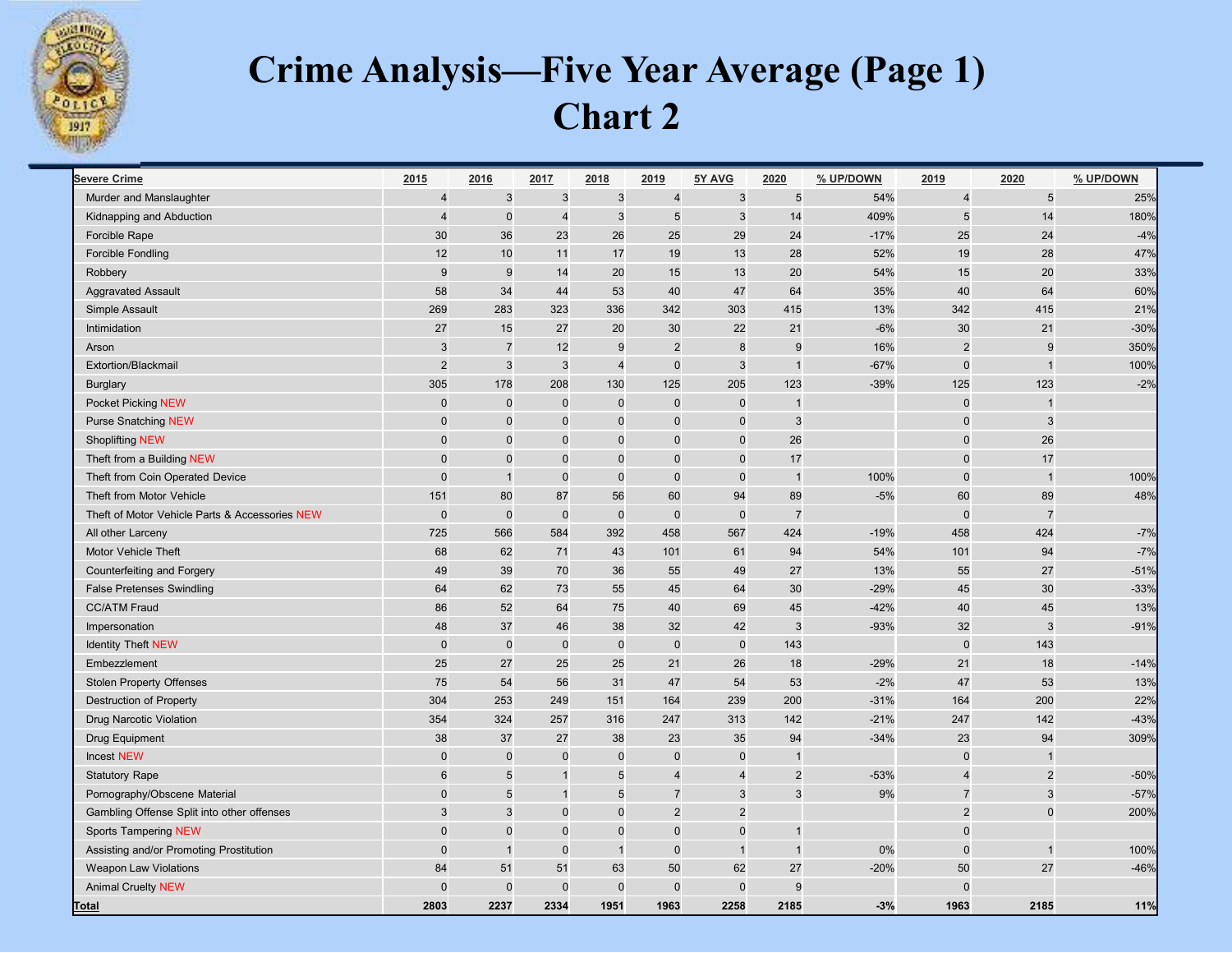

# **Crime Analysis—Five Year Average (Page 2)Chart 2 (Cont.)**

| <b>Less Severe Crime</b>                           | 2015           | 2016        | 2017           | 2018        | 2019           | 5Y AVG      | 2020 | % UP/DOWN | 2019           | 2020 | % UP/DOWN |
|----------------------------------------------------|----------------|-------------|----------------|-------------|----------------|-------------|------|-----------|----------------|------|-----------|
| <b>Bad Checks</b>                                  | 18             | 3           | $\overline{7}$ |             | $\overline{2}$ | 6           |      | $-84%$    | $\overline{2}$ |      | $-50%$    |
| Curfew/loitering/Vagrancy                          | 30             | 18          | 28             | 17          | 20             | 23          | 9    | $-60%$    | 20             |      | $-55%$    |
| <b>Disorderly Conduct</b>                          | 176            | 131         | 132            | 135         | 113            | 137         | 38   | $-72%$    | 113            | 38   | $-66%$    |
| <b>DUI</b>                                         | 80             | 69          | 61             | 80          | 72             | 72          | 79   | 9%        | 72             | 79   | 10%       |
| <b>Drunkenness NEW</b>                             | $\overline{0}$ | $\mathbf 0$ | $\mathbf 0$    | $\mathbf 0$ | $\mathbf 0$    | 0           | 3    |           | $\mathbf 0$    | 3    |           |
| Family Offenses Non-Violent                        | 43             | 53          | 35             | 39          | 45             | 43          | 36   | $-16%$    | 45             | 36   | $-20%$    |
| <b>Liquor Law Violations</b>                       | 55             | 34          | 55             | 44          | 54             | 48          | 30   | $-38%$    | 54             | 30   | $-44%$    |
| Trespassing                                        | 95             | 69          | 83             | 71          | 58             | 75          | 66   | $-12%$    | 58             | 66   | 14%       |
| All Other Offenses                                 | 944            | 1028        | 903            | 951         | 967            | 959         | 279  | $-71%$    | 967            | 279  | $-71%$    |
| Not Reported to IBR Was part of All Other Offenses | $\mathbf 0$    | $\mathbf 0$ | $\mathbf 0$    | $\mathbf 0$ | $\mathbf 0$    | 0           | 274  |           | $\Omega$       | 274  |           |
| Traffic Code Was part of All Other Offenses        | $\mathbf 0$    | $\mathbf 0$ | $\mathbf 0$    | $\mathbf 0$ | $\mathbf 0$    | $\mathbf 0$ | 136  |           | $\Omega$       | 136  |           |
| Total                                              | 1441           | 1405        | 1304           | 1338        | 1331           | 1364        | 951  | $-30%$    | 1331           | 951  | $-29%$    |
| <b>Arrests</b>                                     | 2015           | 2016        | 2017           | 2018        | 2019           | 5Y AVG      | 2020 | % UP/DOWN | 2019           | 2020 | % UP/DOWN |
| <b>Adult Arrests</b>                               | 1139           | 1069        | 978            | 1019        | 943            | 1030        | 879  | $-15%$    | 943            | 879  | $-7%$     |
| <b>Juvenile Arrests</b>                            | 89             | 61          | 85             | 74          | 88             | 79          | 69   | $-13%$    | 88             | 69   | $-22%$    |
| <u>Total</u>                                       | 1228           | 1130        | 1063           | 1093        | 1031           | 1109        | 948  | $-15%$    | 1031           | 948  | $-8%$     |
|                                                    |                |             |                |             |                |             |      |           |                |      |           |
| <b>Online Reporting</b>                            | 2015           | 2016        | 2017           | 2018        | 2019           | 5Y AVG      | 2020 | % UP/DOWN | 2019           | 2020 | % UP/DOWN |
| <b>Total Cases</b>                                 |                | 24          | 51             | 206         | 303            | 117         | 509  | 336%      | 303            | 509  | 68%       |

**5Y AVG = The number from the five columnslisted to the left of this number averaged**

**% UP/DOWN = The current year total against the five year average.**

**Raw number comparison= this year and previousyear total comparison**